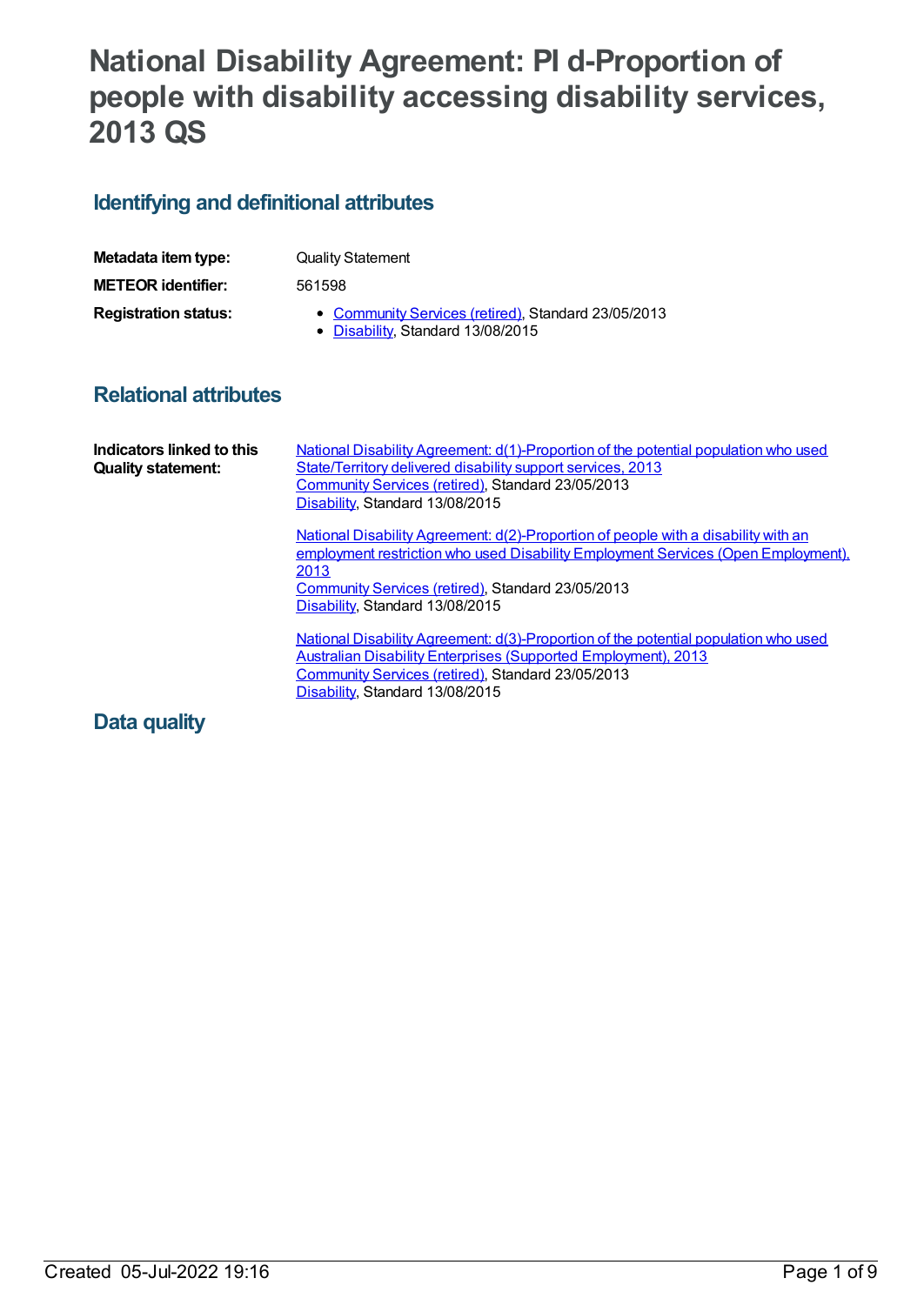1. Data collected in the Disability Services National Minimum Dataset (DS NMDS) and the Department of Education, Employment and Workplace Relations' (DEEWR's) Disability Employment Services (DES) collection are generated by processes that deliver services to people. It is assumed that DS NMDS processes involve the determination of eligibility and the assessment of disability support needs following broadly consistent principles across jurisdictions, although it is known that differing assessment tools are in use across jurisdictions. This assumption is untested. DES eligibility criteria are determined by DEEWR, resulting in consistency of eligibility across all states/territories.

2. Data measuring the potential population is not explicitly available for the required time point and so has been estimated from several different sources under several key assumptions (note that the potential population definition has changed for this reporting cycle). The assumption of constant age-sex specific proportions of the potential population over time is contradicted by comparison of age-sex specific rates of severe/profound core activity limitation from The Survey of Disability, Ageing and Carers (SDAC) 2003 and SDAC 2009, which indicate an overall slight decline in rates between these two time periods (note that the potential population has not been derived for SDAC 2003). A further assumption that national level age-sex specific proportions of the potential population from SDAC 2009 apply consistently across states and territories is untested.

3. There are issues with the consistency of the numerator and denominator for this performance indicator, as the numerator and denominator are drawn from differently defined populations and different data sources.

4. The quality of data about Indigenous status varies substantially between jurisdictions and data sources. Caution should be exercised when interpreting these data. It is recommended that these data be viewed in close conjunction with information about the data quality.

5. Data measuring the Indigenous potential population is not explicitly available for the required time point and so has been estimated from several different data sources under several key assumptions. Previous research has confirmed that Indigenous Australians experience severe or profound core activity limitation at more than twice the rate as non-Indigenous Australians but relative rates by age group and sex, across states and territories and remoteness areas, have not been fully investigated. In particular, caution should be exercised in comparing indicators for jurisdictions with very different remoteness area distributions of Indigenous population.

6. The use of 2006 Census data to adjust underlying age-sex specific potential population rates to account for the higher level of disability among Indigenous Australians involves mixing self-report data from a relatively simple instrument for measuring need for assistance with sample survey data collected by trained interviewers using a comprehensive survey instrument.The cultural appropriateness for Indigenous people of data collection instruments designed for the total population is not known; nor is it known how this, combined with different data collection methods, impacts on the accuracy of the estimated Indigenous potential population used in this indicator.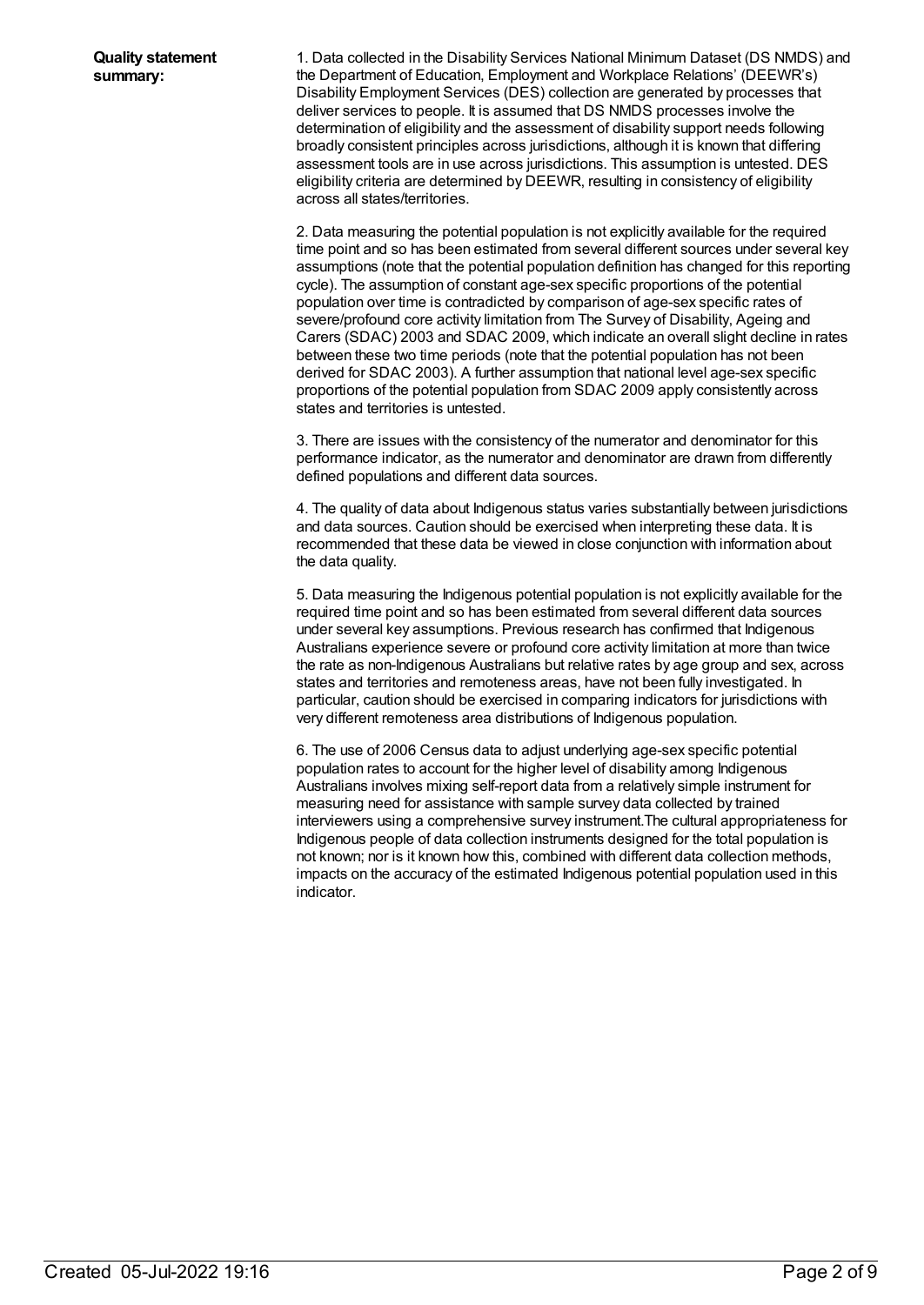The AIHW is an Australian Government statutory authority accountable to Parliament and operates under the provisions of the Australian Institute of Health and Welfare Act 1987. The AIHW provides expert analysis of data on health, housing and community services. More information about the AIHW is available on the AIHW [website](http://www.aihw.gov.au/about/).

When errors are found in published data, those errors are corrected immediately in publications on the AIHW website, and where necessary, in on-line tables and online interactive data cubes. Corrections are documented on the AIHW website.

#### **DS/CSTDANMDS**

DS/CSTDA NMDS data were provided by both non-government service providers and state/territory and AustralianGovernment agencies. Service providers collated data in relation to each of their service type outlets providing services under the NDA, as well as the service users who accessed these outlets. A limited number of data items were provided by government agencies. Government agencies compiled, edited and verified the data, and supplied a final data set to the AIHW for further verification, national collation and analysis.

The set of privacy and data principles for the DS NMDS collection are outlined in the Data Guide, the most recent version of which is available on the AIHW [website](http://www.aihw.gov.au/about/).

All state and territory governments and the AustralianGovernment are required to provide data annually for the DS NMDS, and are responsible for the quality and timeliness of the data.

#### **ABS**

For information on the institutional environment of the ABS, including the legislative obligations of the ABS, please see ABS Institutional [Environment](http://www.abs.gov.au/Websitedbs/d3310114.nsf/4a256353001af3ed4b2562bb00121564/10ca14cb967e5b83ca2573ae00197b65!OpenDocument).

#### **DEEWR DES collection (fromwhich DMS data is sourced)**

The DEEWR DES collection provides monthly and annual numbers of people receiving Disability Management Services.

The DES collection is conducted in the course of operations by Employment Service Provider Agencies funded by DEEWR to provide employment services. These providers are required to use the DEEWR-built and supplied Employment Services System to monitor the provision of services, to manage client information and provides the administrative data source for DEEWR to report on, including DES collection information.

Data from several different sources, each referencing different time periods, are used to produce performance indicator d. Data used are from the CSTDA NMDS 2008–09, DS NMDS 2009–10, DS NMDS 2010–11, the DEEWR DES collection 2010-11, the 2009 SDAC, ERP June 2008 and June 2009, and Census 2006. This may reduce the overall accuracy of the estimates.

**Timeliness:** Performance measures are provided for 2008-09, 2009-10 and 2010-11. The source data that becomes available at the latest date is the DS NMDS data. This is typically published 15 months after the end of the reference year, e.g. the 2010-11 report was released on 21 September 2012. SDAC 2009 and Census 2006 data is used in estimating the potential population. These surveys will be updated in 2012 and 2011 respectively, with results to be made

available in 12 to 18 months after the end of the reference year. Results for SDAC 2012 and Census 2011 had not been released at the time of preparation of the performance measures (SDAC 2012 is still being conducted).

Estimated Resident Population data are produced each quarter, with results published six months after the reference date.

Indigenous Population Projections are produced irregularly – the most recent release was in 2009. As these data are projections, there is no timeliness issue as information for the performance measure reference years has been available for some time prior to those reference years.

DEEWR DES information for a reference year is generally available four months after the end of that year.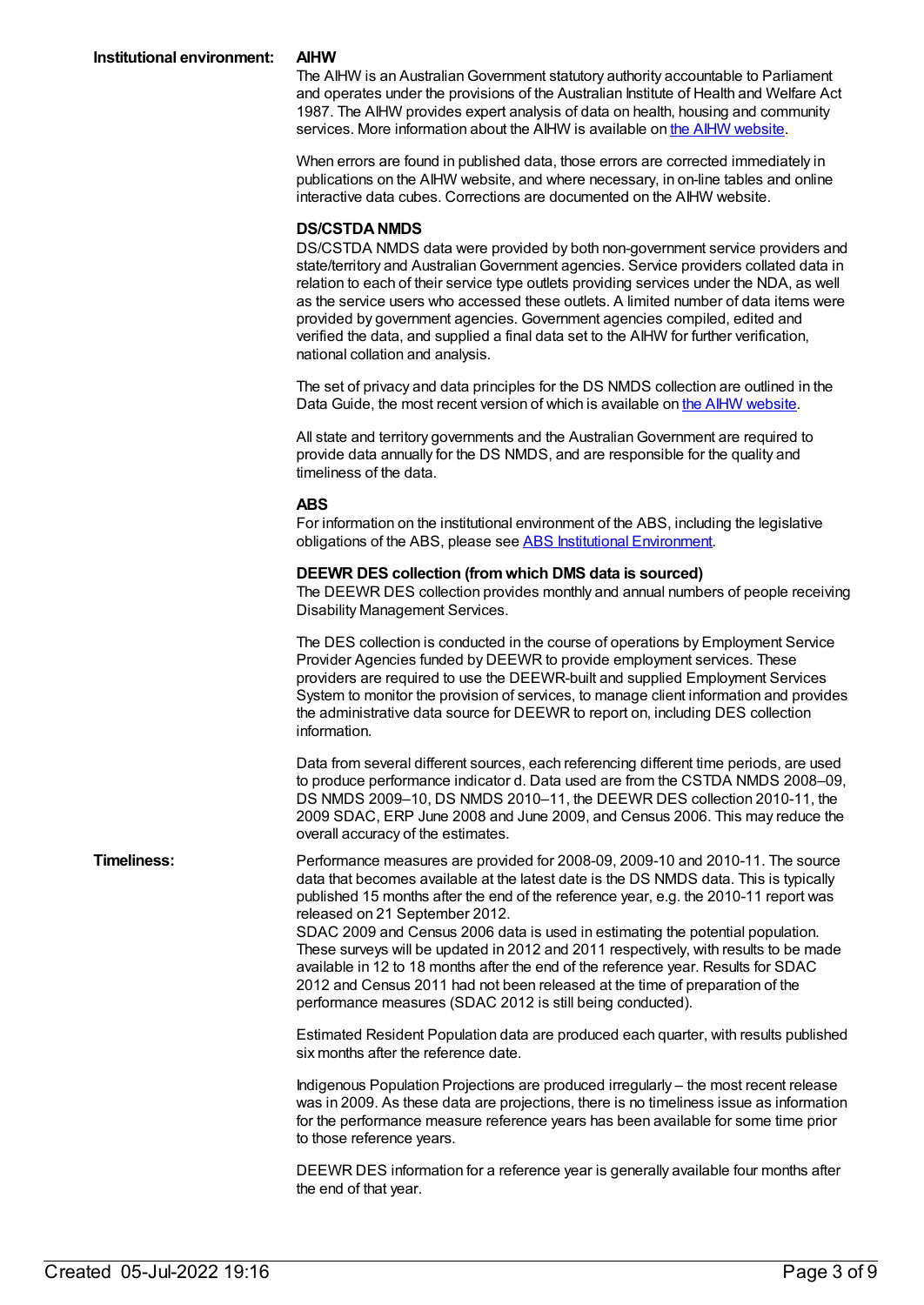| <b>Accessibility:</b> | The AIHW provides a variety of products that draw upon the DS/CSTDA NMDS.<br>Published products available on the AIHW website are:                                                                                                                                                                                                                                                                                                                                                                                                                                                                                                                                                                                                                                                                               |  |  |
|-----------------------|------------------------------------------------------------------------------------------------------------------------------------------------------------------------------------------------------------------------------------------------------------------------------------------------------------------------------------------------------------------------------------------------------------------------------------------------------------------------------------------------------------------------------------------------------------------------------------------------------------------------------------------------------------------------------------------------------------------------------------------------------------------------------------------------------------------|--|--|
|                       | • Disability support services (annual report): These reports are available for free<br>download from the <b>AIHW</b> website<br>• Interactive disability data cubes: These contain subsets of national information<br>from the 1999 NMDS onwards, which allow people to construct data tables<br>online according to their needs<br>• Australia's Welfare (biennial report)<br>• Ad hoc data are available on request (charges apply to recover costs)<br>• METeOR - online metadata repository<br>• National Community Services Data Dictionary.                                                                                                                                                                                                                                                                |  |  |
|                       | The ABS website provides information and data on the ERP, Census Need for<br>Assistance and SDAC profound/ severe core-activity limitation. Detailed data<br>extractions are available through the National Information Referral Service (cost-<br>recovery applies).                                                                                                                                                                                                                                                                                                                                                                                                                                                                                                                                            |  |  |
|                       | DS/CSTDA NMDS data are used for service planning and monitoring in individual<br>jurisdictions, and for reporting national performance indicators. Performance indicators<br>formed part of the accountability measures under the third CSTDA, and were<br>published annually as part of the FaHCSIA publication Commonwealth State/Territory<br>Disability Agreement annual public report. The AIHW also released supporting web<br>publications which included these indicator tables in more detail, and these are<br>available on the AIHW website. A set of performance indicators relating to disability<br>which use DS/CSTDA NMDS data is also published annually in the Report on<br>Government Services produced by the Steering Committee for the Review of<br>Government Service Provision (SCRGSP). |  |  |
| Interpretability:     | Information to assist in interpretation of the performance indicator is contained in the<br>NDA performance indicator glossary, which accompanies these Data Quality<br>Statements.                                                                                                                                                                                                                                                                                                                                                                                                                                                                                                                                                                                                                              |  |  |
|                       | Supporting information on the quality and use of the DS/CSTDA NMDS are published<br>annually in 'Disability support services' available in hard copy or on the AIHW website<br>( <www.aihw.gov.au>). As well, the annual DS/CSTDA NMDS Data Guide and the data<br/>specifications in METeOR, AIHW's online metadata registry aid in interpretation of<br/>DS/CSTDA NMDS data.</www.aihw.gov.au>                                                                                                                                                                                                                                                                                                                                                                                                                  |  |  |
| <b>Relevance:</b>     | Data from several different sources, each referencing different time periods, are used<br>to produce performance indicator d. Data used are from the CSTDA NMDS 2008-09.<br>DS NMDS 2009-10, DS NMDS 2010-11, the DEEWR DES collection 2010-11, the<br>2009 SDAC, ERP June 2008 and June 2009, and Census 2006. This may reduce the<br>overall accuracy of the estimates.                                                                                                                                                                                                                                                                                                                                                                                                                                        |  |  |
|                       | <b>SDAC 2009</b><br>Data from the SDAC 2009 does not cover very remote areas nor Indigenous<br>communities, whereas the other data sources cover all geographical areas of<br>Australia.                                                                                                                                                                                                                                                                                                                                                                                                                                                                                                                                                                                                                         |  |  |
|                       | The use of SDAC 2009 age-sex specific rates of severe/profound core activity<br>limitation to calculate 30 June 2008, 2009 and 2010 potential population assumes<br>these rates to be consistent over time. A comparison of age-sex specific rates of<br>severe/profound core activity limitation from SDAC 2003 and SDAC 2009 indicates<br>that most age-sex specific rates have declined between these two time periods (note<br>that the potential population has not been derived for SDAC 2003). Overall, the rate of<br>severe/profound core activity limitation for people aged 0-64 years has declined from<br>3.9 per cent in 2003 to 3.6 per cent in 2009.                                                                                                                                             |  |  |
|                       | The use of national level SDAC 2009 age-sex specific potential population rates<br>assumes these rates to be consistent across states and territories. This assumption is<br>untested.                                                                                                                                                                                                                                                                                                                                                                                                                                                                                                                                                                                                                           |  |  |
|                       | 2006 Census of Population and Housing<br>Information from Census 2006 about people with need for assistance with core<br>activities is based on the self-enumerated completion of four questions,<br>whereas people are defined as having a severe/profound core activity<br>limitation in SDAC 2009 on the basis of a comprehensive interviewer<br>administered module of questions, and thus the two populations are different<br>although they are conceptually related.                                                                                                                                                                                                                                                                                                                                      |  |  |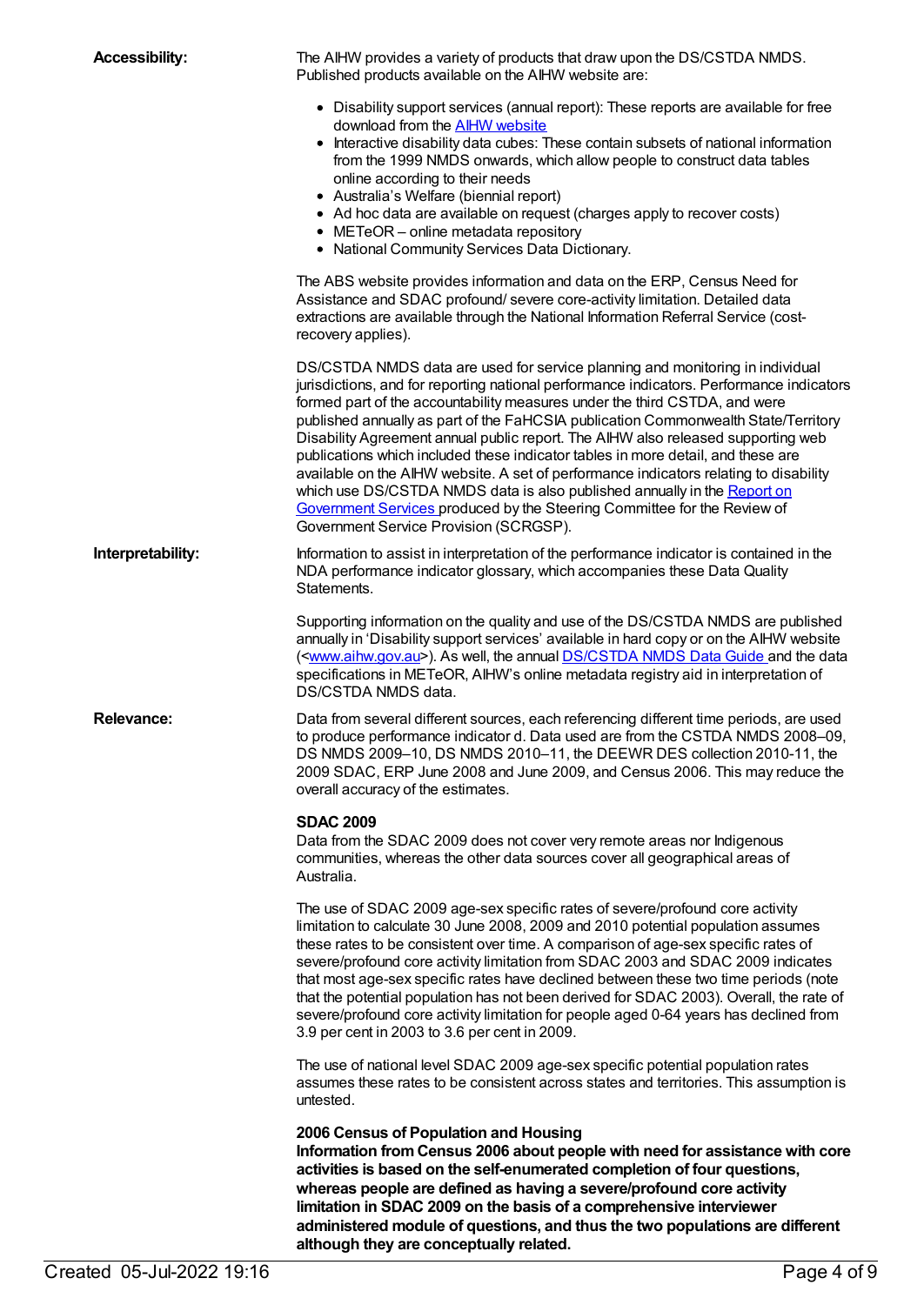**The use of Census 2006 data about country of birth and Remoteness Area distributions for people with need for assistance with core activities assumes these distributions to be consistent over time. This assumption is untested.**

#### **DS/CSTDANMDS**

**DS/CSTDANMDS data are generated by processes that deliver services to people. It is assumed that these processes involve the determination of eligibility and the assessment of disability support needs following broadly consistent principles across jurisdictions, although it is known that differing assessment tools are in use across jurisdictions. This assumption is untested.**

**The DS/CSTDANMDS collects data about specialist disability support services according to nationally agreed data definitions. It includes data on all such services (including ESS data) except DMS data, which is collected fromthe DEEWR DES collection. The 2008–09 CSTDANMDS includes services received, or purchased with, funding under the third CSTDAduring the period 1 July 2008 to 31 December 2008, and/or provided under the NDAduring the period 1 January 2009 to 30 June 2009. The 2009–10 and 2010-11 DS NMDS include services provided under the NDAduring the period 1 July 2009 to 30 June 2010 and 1 July 2010 to 30 June 2011.**

**Data collected in the DS/CSTDANMDS include characteristics of specialist disability services provided during the reporting period, the people receiving services and the outlets providing services. Disaggregation by state and territory, Remoteness Area, demographic characteristics, support needs,broad service groups and service types are available.**

**The scope of services varied in terms of programs that were provided under the CSTDA/NDAacross jurisdictions. In particular, the provision of specialist psychiatric disability and early childhood intervention services differed across states and territories. In Victoria, Queensland and Western Australia (in some cases), specialist psychiatric disability services were provided under the CSTDA/NDA. In all other jurisdictions specific mental health services were funded and provided under health, rather than disability, portfolios. To facilitate comparability of data, specialist psychiatric disability services in Victoria, Queensland and Western Australia are excluded fromthe NDA performance indicators. That is, the data excludes those who only receive specialist psychiatric disability services, but does not exclude those people with a psychiatric condition who receive other specialist disability services.**

**In addition, the predominant service models vary across jurisdictions, and this may affect comparability of data. For example, differences across the states and territories in the predominant model of accommodation support lead to differences in the number of people accessing those services. Caution is recommended in the use or interpretation of performance at the service type level. There is a risk when service type level data is interpreted in isolation as various service types are complementary and the emphasis on different services reflects jurisdictional policy directions. For more information, see [Disability](http://www.aihw.gov.au/disability-publications/) support services 2010-11.**

**Counts of service users are estimates derived using a statistical linkage key. Invalid or incomplete linkage keys mean that it is not possible to fully eliminate multiple counting of service users. This is believed to lead to a slight overestimate of service user numbers. In 2010–11, the proportion of invalid linkage keys was 0.6 per cent, ranging fromzero to 2.6 per cent of the total number of service user records in each jurisdiction. In 2009–10, the proportion of invalid linkage keys was 0.4 per cent, ranging fromzero to 1.4 per cent of the total number of service user records in each jurisdiction. Asmall number of invalid linkage keys were recovered for the final data sets by comparison with records fromcurrent or previous years.**

**The process for collecting the statistical linkage key in Victoria leads to a relatively high number of invalid linkage keys and an associated high estimate of service users. In Victoria, the process for collecting service user information is an 'opt-in' approach. All other states and territories follow an 'opt-out' approach in which individuals may elect not to provide their information for the**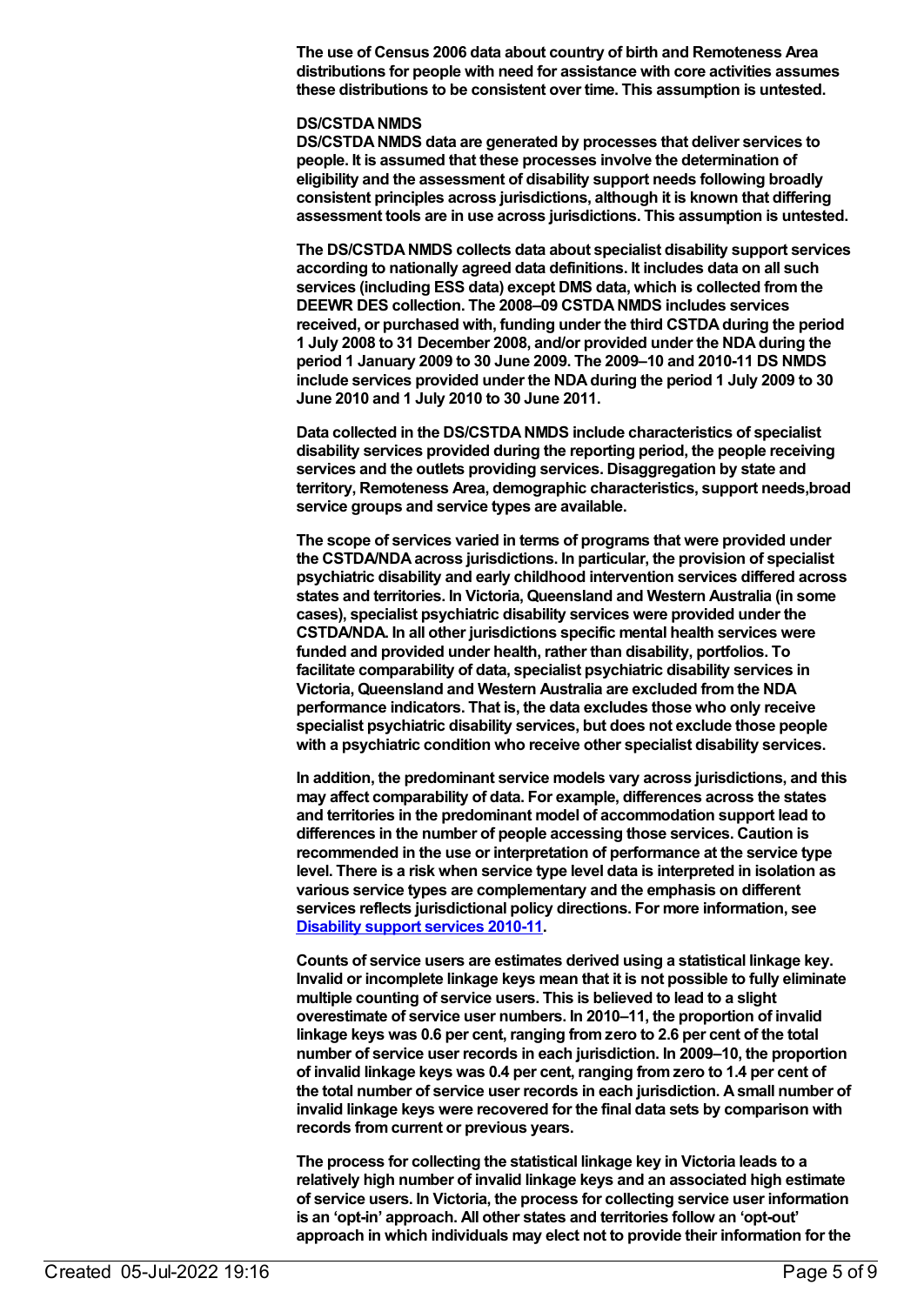**NMDS, however, procedures for opting out of the data collection vary. This affects the comparability of counts of service users across jurisdictions. DEEWR DES collection (source of DMS numerators) DES eligibility criteria are determined by DEEWR, resulting in consistency of eligibility across all states and territories. Eligibility for DMS support is based on the presence of a disability or medical condition, which results in ongoing support in the workplace. It is not currently possible to distinguish between DMS users who do and who do not have a disability. DMS services are funded as part of DEEWR's general funding allocation. Data collected in the DES collection include state/territory where the service was provided, referrals/commencements/exits, job placement outcomes, Indigenous status, country of birth, age, sex, broad medical condition and allowance type, homeless/refugee/previous offender flags. The scope of services provided under the DMS is not known to vary across jurisdictions. Accuracy:** Potential sources of error in the DS/CSTDA NMDS are data items for which the response is not stated or not collected. If the characteristics of the people for whom the information is not available are different to those people for whom information is reported, there is potential for bias to be introduced into the data. Not stated/not collected rates vary substantially across jurisdictions and data items. The data item 'need for assistance in life area' has a particularly high not stated/not collected rate. For the 2009–10 data set the rate was 26.8 per cent overall, ranging from 3.1 per cent for Tasmania to 44.5 per cent for Northern Territory. For the 2008–09 data set the rate was 13.1 per cent overall, ranging from 0.0 per cent for AustralianGovernment agencies to 42.2 per cent for Victoria. The DS/CSTDA NMDS aims to provide complete national data on all services provided under the NDA/CSTDA, service type outlets and service users each year. The national response rate for service type outlets is based on the number of service type outlets that responded out of the total number of funded outlets in each jurisdiction (97 per cent in 2009–10 and 96 per cent in 2008–09). It is not possible to calculate a national response rate for service users, as some outlets do not report on all service users due to administrative or other error. In addition, some service types are not required to report service user information. 'Not stated/not collected' rates for individual data items varied substantially across items and jurisdictions. Further information about 'not stated/not collected' rates is available in the accompanying appendix tables. The 2008–09 CSTDA NMDS data was initially confirmed by state/territory and AustralianGovernment agencies in July 2010. Some coding errors were subsequently identified and, following National Disability Information Management Group (NDIMG) endorsement in March 2011, revisions were made to the data set. The revised data set was used to produce the 2008–09 performance indicators in this report. The 2009–10 DS NMDS data confirmed by state/territory and AustralianGovernment agencies in March 2011 were used to produce 2009–10 performance indicators. Coding errors advised subsequently were reported in Disability Support Services 2009-10. In response to concerns expressed by some jurisdictions, the NDIMG endorsed changes to the DS/CSTDA NMDS processing rules in 2010. These changes were to be effective for the 2008–09 NMDS and future collections, as well as retroactively to the 2007–08 data. The changes involve no longer attempting to match records with either missing sex or an estimated date of birth with existing records within the same year's data or previous years' DS/CSTDA NMDS data. The matching process provided a means by which these not stated or estimated values could be updated based on other records that, given their high match in other items, were assumed to represent the same service user. By no longer performing these functions these records now stand alone, thereby increasing slightly the number of unique service users within the DS/CSTDA NMDS. Estimates from the SDAC 2009 are subject to sampling variability as the SDAC is a sample survey. A measure of the sampling variability, the relative standard error

(RSE), is estimated below for the age-sex specific potential population rates.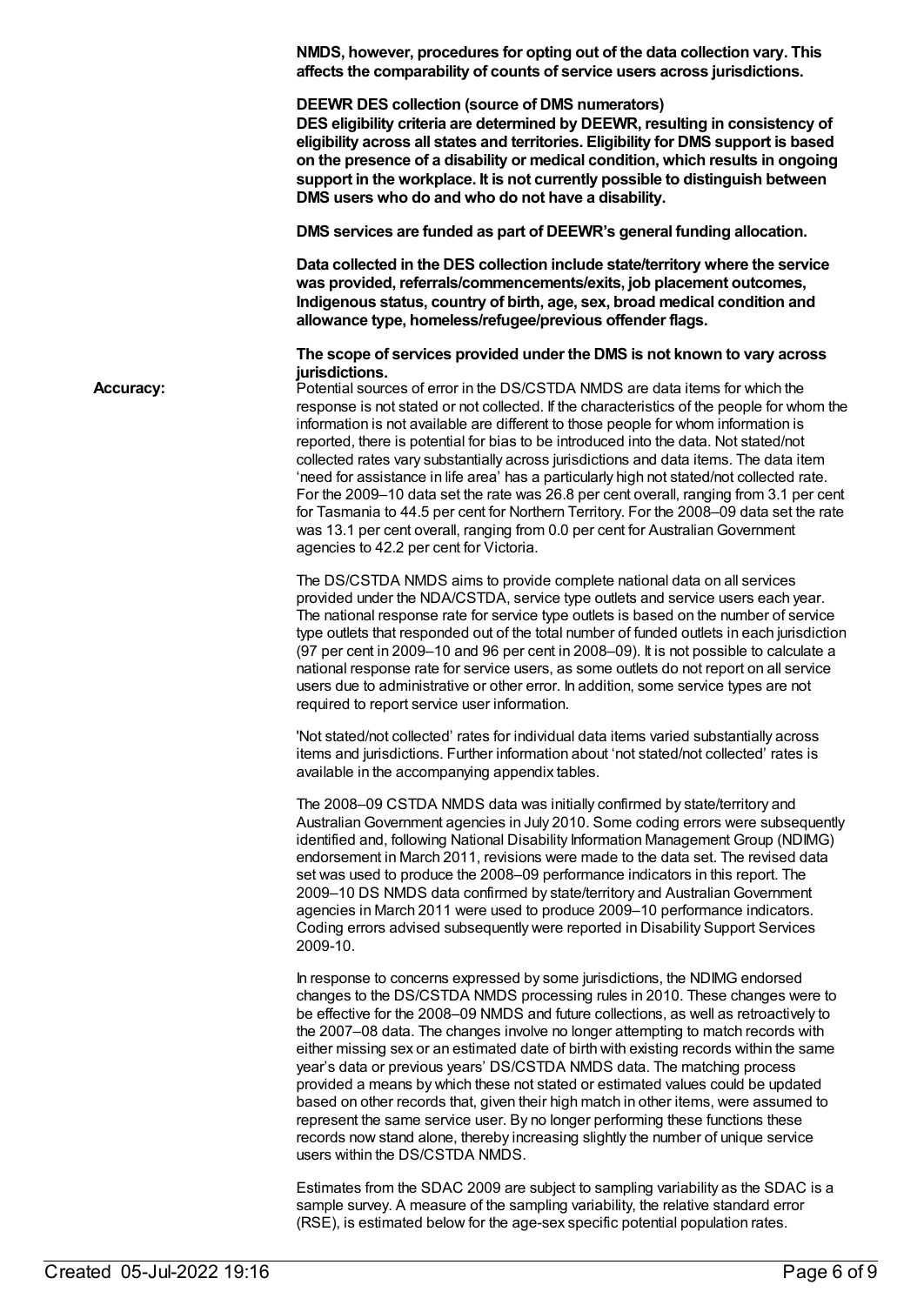|                         | General<br>potential<br>population | General<br>potential<br>population | Respite<br>care<br>potential<br>population | Respite<br>care<br>potential<br>population | DES/Open<br>Employment<br>potential<br>population | DES/Open<br>Employment<br>potential<br>population |
|-------------------------|------------------------------------|------------------------------------|--------------------------------------------|--------------------------------------------|---------------------------------------------------|---------------------------------------------------|
| Age<br>group<br>(years) | Male                               | Female                             | Male                                       | Female                                     | Male                                              | Female                                            |
| $0-9$                   | 7.0                                | 8.3                                | 8.6                                        | 14.8                                       | na                                                | na                                                |
| $10 - 14$               | 8.5                                | 15.3                               | 14.2                                       | 21.7                                       | na                                                | na                                                |
| 15-24                   | 11.3                               | 12.8                               | 15.5                                       | 17.3                                       | 8.8                                               | 7.7                                               |
| 25-34                   | 10.5                               | 10.8                               | 17.1                                       | 17.5                                       | 6.7                                               | 5.7                                               |
| 35-44                   | 12.1                               | 11.5                               | 21.3                                       | 19.1                                       | 5.0                                               | 4.7                                               |
| 45-49                   | 15.8                               | 14.4                               | 27.6                                       | 24.1                                       | 6.6                                               | 6.1                                               |
| 50-54                   | 19.1                               | 15.5                               | 25.5                                       | 24.3                                       | 6.8                                               | 6.0                                               |
| 55-64                   | 4.3                                | 10.8                               | 15.2                                       | 16.9                                       | 3.5                                               | 3.2                                               |

**Estimated RSE for age-sex potential population rates at national level (per cent)**

na Not applicable.

Source: ABS (unpublished) Survey of Disability, Ageing and Carers, 2009.

The quality of DMS data is enhanced using the Employment Services System, in three ways:

- The Employment Services System is used for all services provided by Employment Provider Agencies, not just DES users, which improves the quality of DMS data as missing or conflicting data can be resolved by comparison with data from other programs
- Information is linked with Centrelink data for the purposes of determining eligibility for payments, and this provides another opportunity to complete missing information and correct errors
- It is a condition of provision of services that a client provide complete and correct information.

As a result, information presented on DMS data has negligible missing values.

Information on users is derived from data on episodes of assistance over the course of the reference year. Individuals' multiple episodes are linked by means of a linkage key called the Job Seeker ID. When a potential user contacts a Provider Agency for assistance, information including name,address and date of birth is used to match them to previous episodes of assistance.

Potential sources of error in Census data include failure to return a Census form or failure to answer applicable questions. Data distributions calculated from Census 2006 data excluded people for whom data item information was not available. Should the characteristics of interest of the people excluded differ from those people included, there is potential for bias to be introduced into the data distributions. Quality statements about Census 2006 data items can be found on the ABS [website](http://www.abs.gov.au/websitedbs/D3310114.nsf/home/Census+Data+Quality).

See also ABS data quality statements.